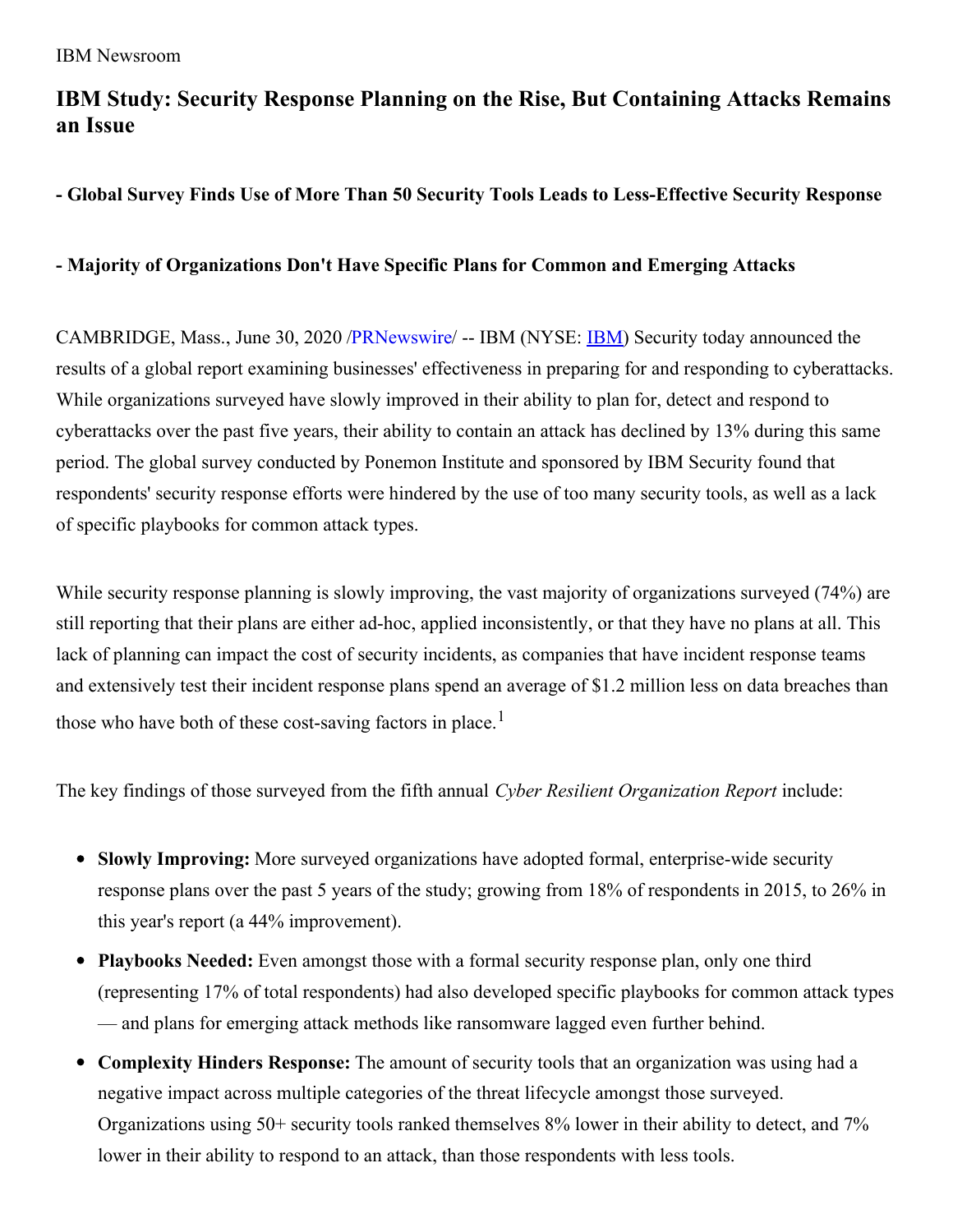**Better Planning, Less Disruption:** Companies with formal security response plans applied across the business were less likely to experience significant disruption as the result of a cyberattack. Over the past two years, only 39% of these companies experienced a disruptive security incident, compared to 62% of those with less formal or consistent plans.

*"While more organizations are taking incident response planning seriously, preparing for cyberattacks isn't a one and done activity," said Wendi Whitmore, Vice President of IBM X-Force Threat Intelligence. "Organizations must also focus on testing, practicing and reassessing their response plans regularly. Leveraging interoperable technologies and automation can also help overcome complexity challenges and speed the time it takes to contain an incident."*

## **Updating Playbooks for Emerging Threats**

The survey found that even amongst organizations with a formal cybersecurity incident response plan (CSIRP), only 33% had playbooks in place for specific types of attacks. Since different breeds of attack require unique response techniques, having pre-defined playbooks provides organizations with consistent and repeatable action plans for the most common attacks they are likely to face.

Amongst the minority of responding organizations who do have attack-specific playbooks, the most common playbooks are for DDoS attacks (64%) and malware (57%). While these methods have historically been top issues for the enterprise, additional attack methods such as ransomware are on the rise. While ransomware attacks have spiked nearly 70% in recent years,<sup>2</sup> only 45% of those in the survey using playbooks had designated plans for ransomware attacks.

Additionally, more than half (52%) of those with security response plans said they have never reviewed or have no set time period for reviewing or testing those plans. With business operations changing rapidly due to an increasingly remote workforce, and new attack techniques constantly being introduced, this data suggests that surveyed businesses may be relying on outdated response plans which don't reflect the current threat and business landscape.

#### **More Tools Led to Worse Response Capabilities**

The report also found that complexity is negatively impacting incident response capabilities. Those surveyed estimated their organization was using more than 45 different security tools on average, and that each incident they responded to required coordination across around 19 tools on average. However, the study also found that an over-abundance of tools may actually hinder organizations ability to handle attacks. In the survey, those using more than 50 tools ranked themselves 8% lower in their ability to detect an attack  $(5.83/10 \text{ vs. } 6.66/10)$ , and around 7% lower when it comes to responding to an attack  $(5.95/10 \text{ vs. } 6.72/10)$ .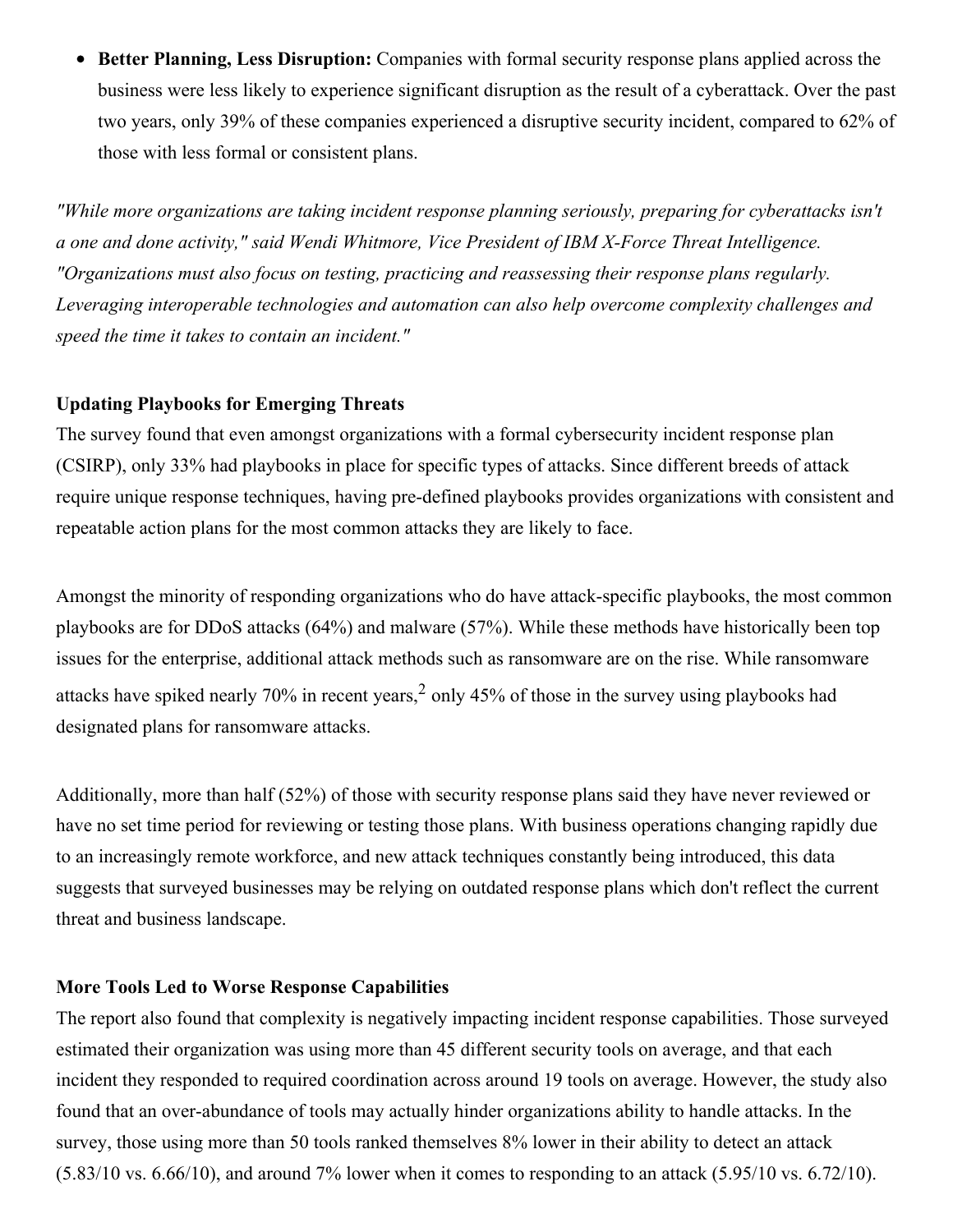These findings suggest that adopting more tools didn't necessarily improve security response efforts — in fact, it may have done the opposite. The use of open, interoperable platforms as well as automation technologies can help reduce the complexity of responding across disconnected tools. Amongst highperforming organizations in the report, 63% said the use of interoperable tools helped them improve their response to cyberattacks.

## **Better Planning Pays Off**

This year's report suggests that surveyed organizations who invested in formal planning were more successful in responding to incidents. Amongst respondents with a CSIRP applied consistently across the business, only 39% experienced an incident that resulted in a significant disruption to the organization within the past two years compared to 62% of those who didn't have a formal plan in place.

Looking at specific reasons that these organizations cited for their ability to respond to attacks, security workforce skills were found to be a top factor. 61% of those surveyed attributed hiring skilled employees as a top reason for becoming more resilient; amongst those who said their resiliency did not improve, 41% cited the lack of skilled employees as the top reason.

Technology was another differentiator that helped organizations in the report become more cyber resilient, especially when it comes to tools that helped them resolve complexity. Looking at organizations with higher levels of cyber resilience, the top two factors cited for improving their level of cyber resilience were visibility into applications and data (57% selecting) and automation tools (55% selecting). Overall, the data suggests that surveyed organizations that were more mature in their response preparedness relied more heavily on technology innovations to become more resilient.

#### **About the Study**

Conducted by the Ponemon Institute and sponsored by IBM Security, the *2020 Cyber Resilient Organization Report* is the fifth installment covering organizations' ability to properly prepare for and handle cyberattacks. The survey features insight from more than 3,400 security and IT professionals from around the world, including the United States, India, Germany, United Kingdom, Brazil, Japan, Australia, France, Canada, ASEAN, and the Middle East.

Review the full report here: [https://www.ibm.com/account/reg/us-en/signup?formid=urx-45839](https://c212.net/c/link/?t=0&l=en&o=2844593-1&h=1328320830&u=https%3A%2F%2Fwww.ibm.com%2Faccount%2Freg%2Fus-en%2Fsignup%3Fformid%3Durx-45839&a=https%3A%2F%2Fwww.ibm.com%2Faccount%2Freg%2Fus-en%2Fsignup%3Fformid%3Durx-45839)

Sign up for our correlating webinar taking place July 23 at 11:00 AM ET here: